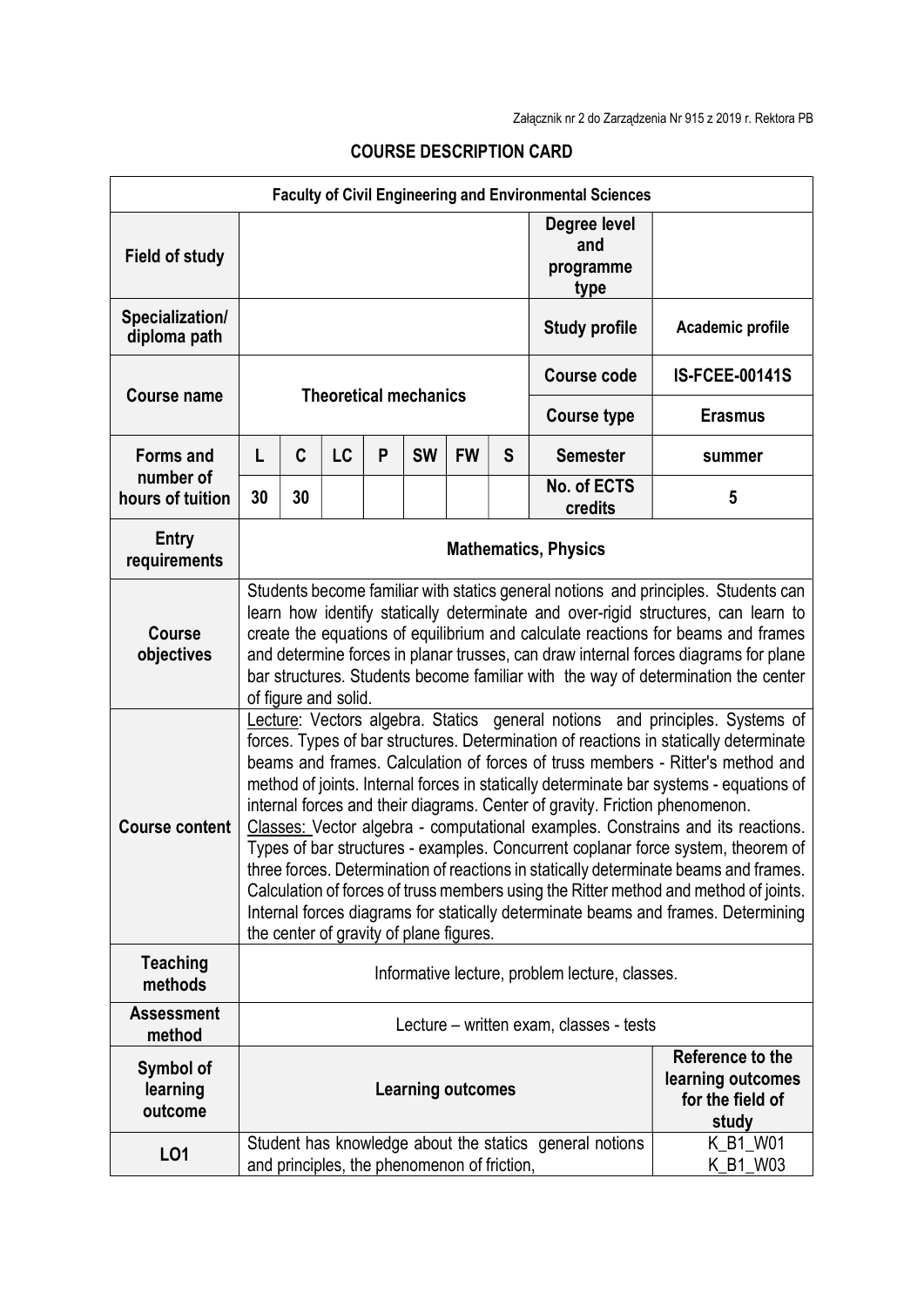| LO <sub>2</sub>                  | Student can identify statically determinate and over rigid<br>structures; Student has knowledge about the force<br>systems, can write equilibrium equations and determine<br>reactions in statically determinate bar structures,                                                                                                                                                                                                                                                                                                                | K_B1_W01<br>K_B1_W03<br>K_B1_U06                                     |     |  |  |  |
|----------------------------------|-------------------------------------------------------------------------------------------------------------------------------------------------------------------------------------------------------------------------------------------------------------------------------------------------------------------------------------------------------------------------------------------------------------------------------------------------------------------------------------------------------------------------------------------------|----------------------------------------------------------------------|-----|--|--|--|
| LO <sub>3</sub>                  | Student has knowledge about internal forces, can<br>determine internal forces for statically determinate plane<br>bar structures and draw diagrams. Student calculates<br>forces in truss members.                                                                                                                                                                                                                                                                                                                                              | K_B1_W03<br>K_B1_U06                                                 |     |  |  |  |
| L04                              | Student has knowledge about determining the centers of<br>gravity of figures and solids and can determine it.                                                                                                                                                                                                                                                                                                                                                                                                                                   | K_B1_W01<br>K_B1_U06                                                 |     |  |  |  |
| LO <sub>5</sub>                  | Student can critically assess his knowledge in the field of<br>K_B1_K01<br>theoretical mechanics.                                                                                                                                                                                                                                                                                                                                                                                                                                               |                                                                      |     |  |  |  |
| Symbol of<br>learning<br>outcome | Methods of assessing the learning outcomes                                                                                                                                                                                                                                                                                                                                                                                                                                                                                                      | <b>Type of tuition</b><br>during which the<br>outcome is<br>assessed |     |  |  |  |
| LO1                              | Lecture - written exam,                                                                                                                                                                                                                                                                                                                                                                                                                                                                                                                         |                                                                      |     |  |  |  |
| LO <sub>2</sub>                  | Lecture – written exam, classes – written tests                                                                                                                                                                                                                                                                                                                                                                                                                                                                                                 | $\overline{C}$                                                       |     |  |  |  |
| LO <sub>3</sub>                  | Lecture - written exam, classes - written tests                                                                                                                                                                                                                                                                                                                                                                                                                                                                                                 | C                                                                    |     |  |  |  |
| LO <sub>4</sub>                  | Lecture - written exam, classes - written tests                                                                                                                                                                                                                                                                                                                                                                                                                                                                                                 | $\mathsf C$                                                          |     |  |  |  |
| LO <sub>5</sub>                  | Lecture – written exam, classes – written tests                                                                                                                                                                                                                                                                                                                                                                                                                                                                                                 | L, $\overline{C}$                                                    |     |  |  |  |
|                                  | No. of hours                                                                                                                                                                                                                                                                                                                                                                                                                                                                                                                                    |                                                                      |     |  |  |  |
|                                  | lecture attendance                                                                                                                                                                                                                                                                                                                                                                                                                                                                                                                              | 30                                                                   |     |  |  |  |
|                                  | participation in classes                                                                                                                                                                                                                                                                                                                                                                                                                                                                                                                        | 30                                                                   |     |  |  |  |
|                                  | preparation for classes and tests, homework                                                                                                                                                                                                                                                                                                                                                                                                                                                                                                     | 40                                                                   |     |  |  |  |
| <b>Calculation</b>               | preparation for exam and participation in it (18h+2h)                                                                                                                                                                                                                                                                                                                                                                                                                                                                                           | 20                                                                   |     |  |  |  |
|                                  | participation in student-teacher sessions related to the<br>course                                                                                                                                                                                                                                                                                                                                                                                                                                                                              | 5                                                                    |     |  |  |  |
|                                  | 125                                                                                                                                                                                                                                                                                                                                                                                                                                                                                                                                             |                                                                      |     |  |  |  |
|                                  | <b>HOURS</b>                                                                                                                                                                                                                                                                                                                                                                                                                                                                                                                                    | No. of<br><b>ECTS</b><br>credits                                     |     |  |  |  |
|                                  | Student workload – activities that require direct teacher participation                                                                                                                                                                                                                                                                                                                                                                                                                                                                         | 67                                                                   | 2.6 |  |  |  |
|                                  | Student workload - practical activities                                                                                                                                                                                                                                                                                                                                                                                                                                                                                                         | 95                                                                   | 3.8 |  |  |  |
| <b>Basic</b><br>references       | 1. Hibbeler Russell Charles: Engineering mechanics: statics, Hoboken, Pearson<br>Education, 2017.<br>2. Leyko Jerzy: Mechanika ogólna. T.1, Statyka i kinematyka, Warszawa: Wydaw.<br>Naukowe PWN, 2012.<br>3. Leyko Jerzy: Mechanika ogólna. T.2, Dynamika, Warszawa: Wydaw. Naukowe PWN,<br>2012.<br>4. Dyląg Z., Jakubowicz A.: Orłoś Z. Wytrzymałość materiałów T 1., WNT 2007.<br>5. Bandyszewski W, Ibiańska-Jarmoc D.: Wytrzymałość materiałów, przykłady obliczeń<br>Część I., Wydawnictwo Politechniki Białostockiej, Białystok, 2008. |                                                                      |     |  |  |  |
| <b>Supplementary</b>             | 1. Misiak Jan: Mechanika ogólna. T.1, Statyka i kinematyka, Warszawa: Wydaw. WNT,<br>2013.                                                                                                                                                                                                                                                                                                                                                                                                                                                      |                                                                      |     |  |  |  |
| references                       | 2. Wilde P.: Wizmur M., Mechanika teoretyczna, PWN, Warszawa 1984.<br>3. Misiak Jan: Zadania z mechaniki ogólnej, cz.1, WNT, Warszawa 1993.                                                                                                                                                                                                                                                                                                                                                                                                     |                                                                      |     |  |  |  |